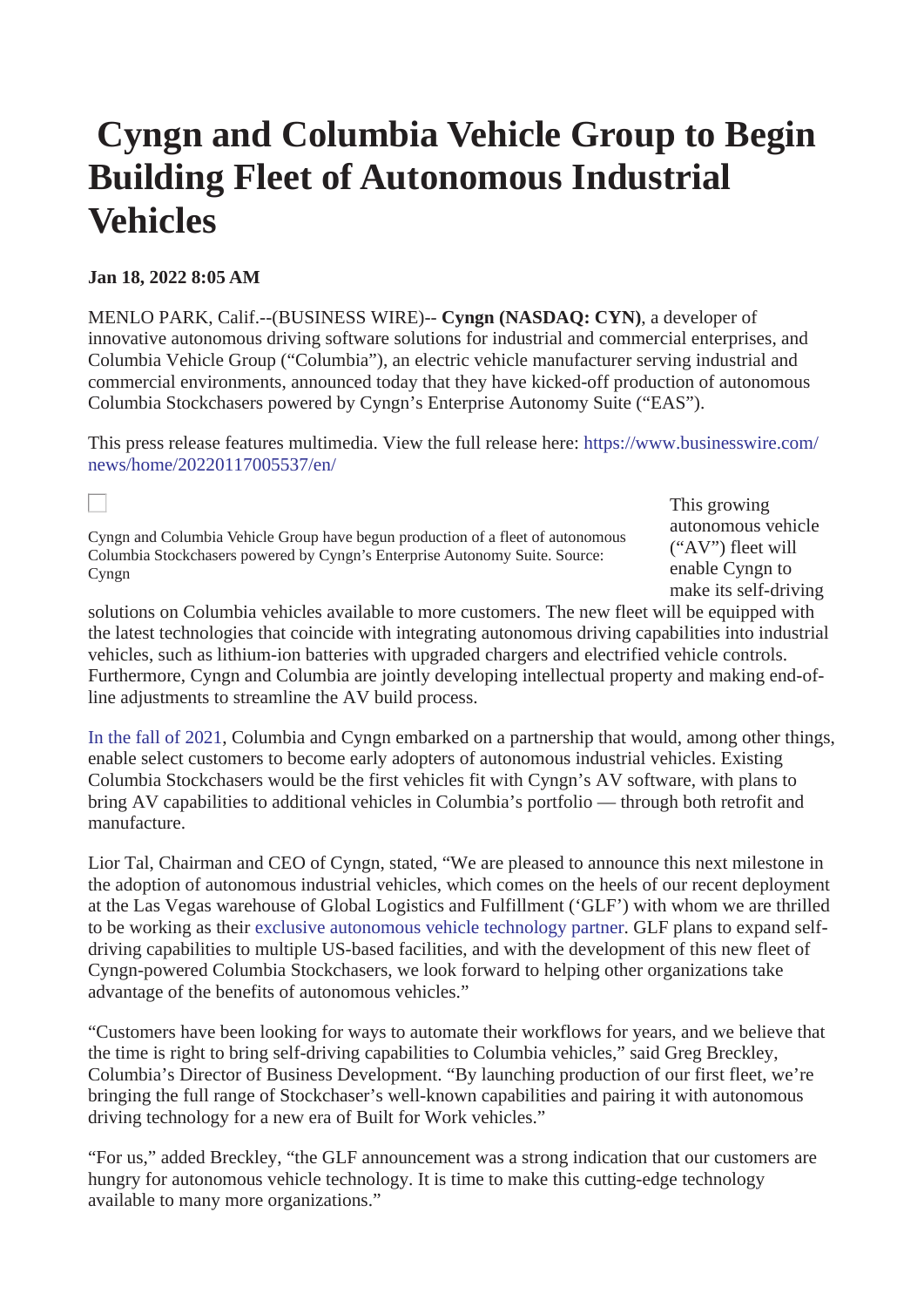"Our work with Columbia Vehicle Group and GLF has paved the way for expanded deployment of our products in support of the increased demand for autonomous vehicle solutions we are seeing in industrial material handling," added Cyngn Director of Product, Jordan Stern. "Production of this new AV fleet marks a major step forward in serving that demand. We look forward to tackling an even broader range of use cases for Columbia's existing customers as well as the new customers we will be onboarding together."

Cyngn's Enterprise Autonomy Suite comprises a slate of products that includes DriveMod: Cyngn's AI-powered AV technology stack and Cyngn Insight: software tools for data analytics, fleet management, and operational insights. EAS is a comprehensive solution that makes it easy to manage an autonomous vehicle fleet and give operators the information they need to run their organizations more efficiently.

Organizations that are interested in signing up for autonomous vehicle deployments can do so by visiting [https://cyngn.com/columbia](https://cts.businesswire.com/ct/CT?id=smartlink&url=https%3A%2F%2Fcyngn.com%2Fcolumbia&esheet=52563886&newsitemid=20220117005537&lan=en-US&anchor=https%3A%2F%2Fcyngn.com%2Fcolumbia&index=3&md5=ce5de0f984fea7cb1bd2abc1b413255d).

## **About Cyngn**

Cyngn is an autonomous vehicle technology company that is focused on addressing industrial uses for autonomous vehicles. Cyngn believes that technological innovation is needed to enable the adoption of autonomous industrial vehicles that will address the substantial industry challenges that exist today. These challenges include labor shortages, lagging technological advancements from incumbents, and high upfront investment requirements. Cyngn addresses these challenges with its Enterprise Autonomy Suite, which includes DriveMod (modular industrial vehicle autonomous driving software), Cyngn Insight (customer-facing software suite for monitoring/managing AV fleets and aggregating/analyzing data), and Cyngn Evolve (internal toolkit that enables Cyngn to leverage data from the field for artificial intelligence, simulation, and modeling).

To learn more, please visit [https://cyngn.com/.](https://cts.businesswire.com/ct/CT?id=smartlink&url=https%3A%2F%2Fcyngn.com%2F&esheet=52563886&newsitemid=20220117005537&lan=en-US&anchor=https%3A%2F%2Fcyngn.com%2F&index=4&md5=5a17ed607285705ae7a3ea808c1678da)

### **About Columbia Vehicle Group**

Columbia Vehicle Group is an electric vehicle manufacturer whose history dates back to 1946. Based in Reedsburg, Wisconsin, Columbia manufactures vehicles built for work in industrial and commercial environments. Designed to enhance productivity, comfort and utility, Columbia vehicles optimize operational performance in transporting, carrying, and towing - all with zero emissions. To see Columbia's full lineup of vehicles, visit [www.columbiavehicles.com.](https://cts.businesswire.com/ct/CT?id=smartlink&url=http%3A%2F%2Fwww.columbiavehicles.com&esheet=52563886&newsitemid=20220117005537&lan=en-US&anchor=www.columbiavehicles.com&index=5&md5=1051b240385effa72cdae26a2d7c1fd6)

Columbia Vehicle Group is part of the Nordic Group of Companies, a family-owned management and manufacturing business headquartered in Baraboo, Wisconsin with operations extending throughout the United States, Mexico, and Europe.

### **Forward-Looking Statements**

This press release contains forward-looking statements within the meaning of the Private Securities Litigation Reform Act of 1995, Section 27A of the Securities Act of 1933, as amended, and Section 21E of the Securities Exchange Act of 1934, as amended. Any statement that is not historical in nature is a forward-looking statement and may be identified by the use of words and phrases such as "expects," "anticipates," "believes," "will," "will likely result," "will continue," "plans to," "potential," "promising," and similar expressions. These statements are based on management's current expectations and beliefs and are subject to a number of risks, uncertainties and assumptions that could cause actual results to differ materially from those described in the forward-looking statements, including the risk factors described from time to time in the Company's reports to the SEC. No forward-looking statement can be guaranteed, and actual results may differ materially